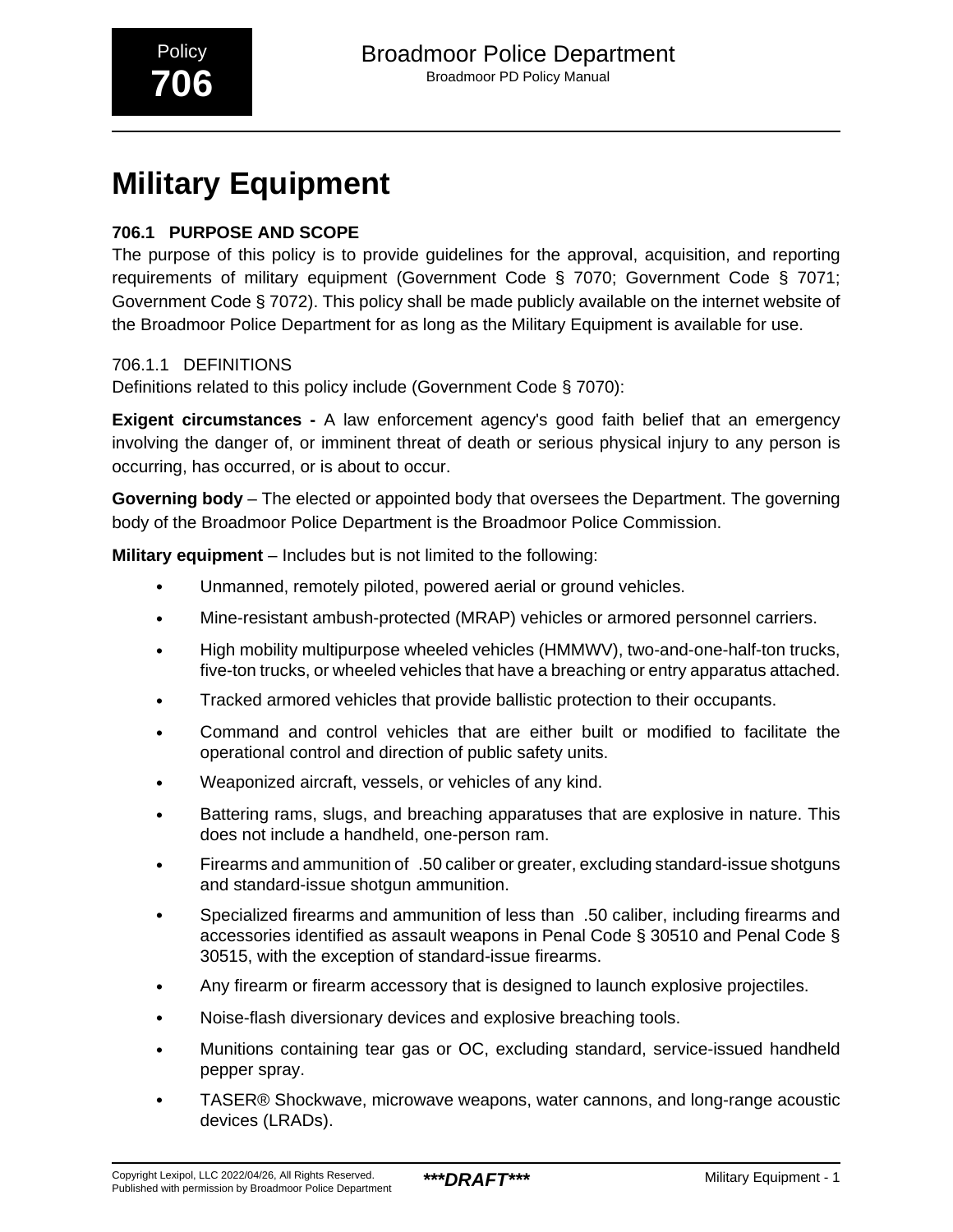Broadmoor PD Policy Manual

- Kinetic energy weapons and munitions.
- Any other equipment as determined by a governing body or a state agency to require additional oversight.

#### **706.2 POLICY**

It is the policy of the Broadmoor Police Department that members of this department comply with the provisions of Government Code § 7071 with respect to military equipment.

#### 706.2.1 ONGOING USE

No later than May 1, 2022, if seeking to continue the use of any Military Equipmentthat was acquired prior to January 1, 2022, the Broadmoor Police Department shall commence a Commission approval process in accordance with this section. If the Commission does not approve the continuing use of Military Equipment, including by adoption pursuant to a Military Equipment Use Policy submitted pursuant to this code, within 180 days of submission of the proposed Military Equipment Use Policy to the Commission, the Broadmoor Police Department shall cease its use of the Military Equipment until it receives the approval of the Commission in accordance with this code.

#### **706.3 MILITARY EQUIPMENT COORDINATOR**

The Chief of Police should designate a member of this department to act as the military equipment coordinator. The responsibilities of the military equipment coordinator include but are not limited to:

- (a) Acting as liaison to the governing body for matters related to the requirements of this policy.
- (b) Identifying department equipment that qualifies as military equipment in the current possession of the Department, or the equipment the Department intends to acquire that requires approval by the governing body.
- (c) Conducting an inventory of all military equipment at least annually.
- (d) Collaborating with any allied agency that may use military equipment within the jurisdiction of Broadmoor Police Department (Government Code § 7071).
- (e) Preparing for, scheduling, and coordinating the annual community engagement meeting to include:
	- 1. Publicizing the details of the meeting.
	- 2. Preparing for public questions regarding the department's funding, acquisition, and use of equipment.
- (f) Preparing the annual military equipment report for submission to the Chief of Police and ensuring that the report is made available on the department website (Government Code § 7072).
- (g) Establishing the procedure for a person to register a complaint or concern, or how that person may submit a question about the use of a type of military equipment, and how the Department will respond in a timely manner.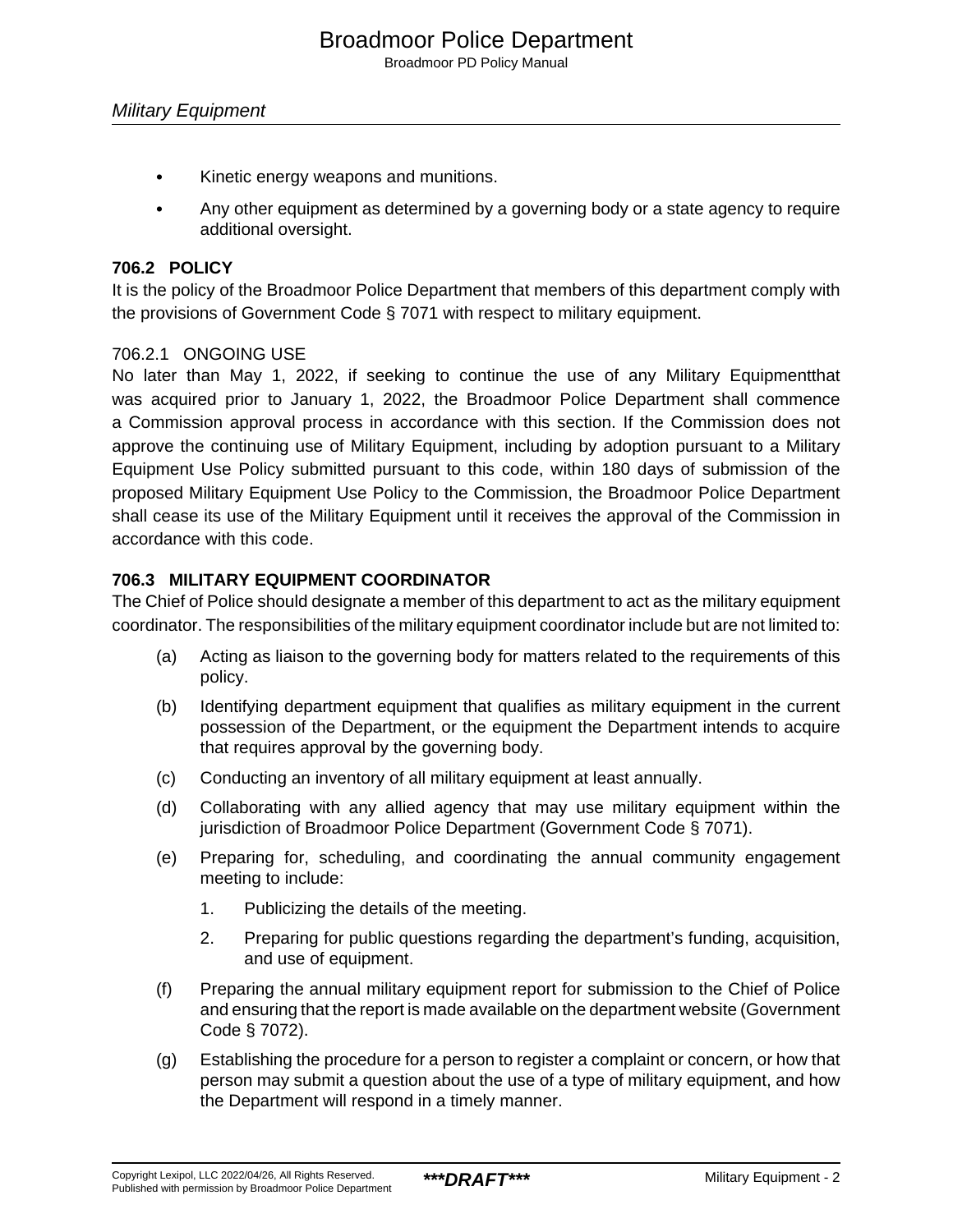Broadmoor PD Policy Manual

### **706.4 MILITARY EQUIPMENT INVENTORY**

The following constitutes a list of qualifying equipment for the Department:

[Equipment List](#page-7-0)

#### **706.5 REQUIREMENTS FOR USE**

The Broadmoor Police Commission shall only approve the acquisition of military equipment if it determines all of the following:

- (a) The Military Equipment is necessary because there is no reasonable alternative that can achieve the same objective of officer and civilian safety.
- (b) The proposed military equipment will safeguard the public's welfare, safety, civil rights, and civil liberties.
- (c) If purchasing the equipment, the equipment is reasonably cost effective compared to available alternatives that can achieve the same objective of officer and civilian safety.

#### **706.6 APPROVAL**

- (a) The process for requesting military equipment made available pursuant to 10 USC § 2576a is accomplished by coordination between the Broadmoor Police Department and the [California Law Enforcement Support Program \(LESO\)](https://www.caloes.ca.gov/cal-oes-divisions/law-enforcement/public-safety-procurement-program/leso-program) and/or [Defense](https://www.dla.mil/DispositionServices/Offers/Reutilization/LawEnforcement.aspx) [Logistics Agency \(DLA\) Law Enforcement Support Office.](https://www.dla.mil/DispositionServices/Offers/Reutilization/LawEnforcement.aspx)
- (b) The process for seeking funds for military equipment, including but not limited to applying for a grant, soliciting or accepting private, local, state, or federal funds, inkind donations, or other donations or transfers is a budgetary process. Depending on circumstance, a request could be made through use of grant funds or through the military surplus program.
- (c) Under normal circumstances, acquiring military equipment either permanently or temporarily, including by borrowing or leasing will include approval by the Broadmoor Police Commission before acquisition.
- (d) In the process of collaborating with another law enforcement agency in the deployment or other use of military equipment within the jurisdiction of this department. Any military equipment that is deployed or used by the Broadmoor Police Department that is not owned or leased by the Department will be used or deployed in accordance with this policy.
- (e) The Broadmoor Police Commission will review for use any new or existing military equipment for a purpose, in a manner, or by a person not previously approved by the Commission.
- (f) Prior to soliciting or responding to a proposal for, or entering into an agreement with, any other person or entity to seek funds for, apply to receive, acquire, use, or collaborate in the use of military equipment, the Broadmoor Police Department will seek approval of the Broadmoor Police Commission
- (g) The Broadmoor Police Department will not acquire military equipment through any means not provided above.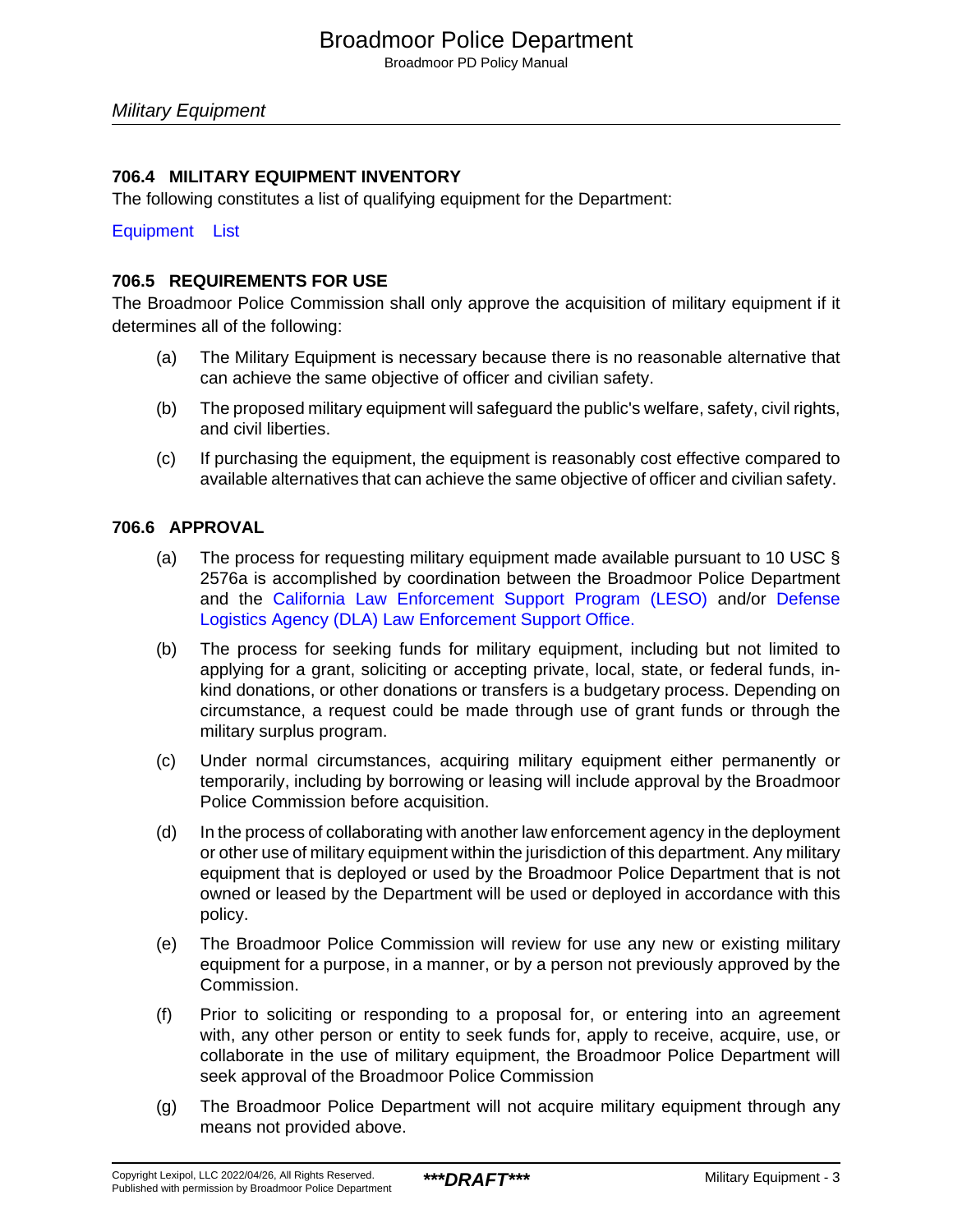# Broadmoor Police Department

Broadmoor PD Policy Manual

#### Military Equipment

## 706.6.1 OVERSIGHT

The Broadmoor Police Commission shall ensure compliance with the military equipment use policy. The Commission has independent oversight authority and shall prohibit use of specific military equipment and implement any necessary administrative investigation for violations of the policy.

### **706.7 COORDINATION WITH OTHER JURISDICTIONS**

Military equipment should not be used by any other law enforcement agency or member in this jurisdiction unless the military equipment is approved for use in accordance with this policy.

### **706.8 USE IN EXIGENT CIRCUMSTANCES**

Not withstanding the provisions of this policy, the Broadmoor Police Department may acquire, borrow, and or use military equipment in exigent circumstances.

The Department participates with the San Mateo County Peninsula Response Teams as well as closely with local, county, state, and federal partners. In exigent circumstances and with the approval of the Chief of Police or designee, military equipment may be deployed from outside entities to promote the safety and security of community members.

Military equipment used by other jurisdictions that are providing mutual aid to this jurisdiction shall comply with their respective military equipment use policies in rendering mutual aid.

If the Broadmoor Police Department acquires, borrows, and or uses military equipment in exigent circumstances in accordance with this section, the Department must take all of the following actions:

- (a) Provide written notice of the acquisition or use to the Commission within 30 days following the commencement of the exigent circumstance, unless such information is confidential or privileged under local, state or federal law.
- (b) If it is anticipated that the use will continue beyond the exigent circumstance, the Department will submit a purposed amended military equipment use policy to the Commission within 90 days following the borrowing, acquisition or use, and receive approval, as applicable, from the Commission.
- (c) Include the military equipment acquisition or use in the Department's next annual military equipment report.

#### **706.9 ANNUAL REPORT**

Upon approval of a military equipment policy, the Chief of Police or the authorized designee should submit a military equipment report to the Broadmoor Police Commission for each type of military equipment approved within one year of approval, and annually thereafter for as long as the military equipment is available for use (Government Code § 7072).

The Chief of Police or the authorized designee should also make each annual military equipment report publicly available on the department website for as long as the military equipment is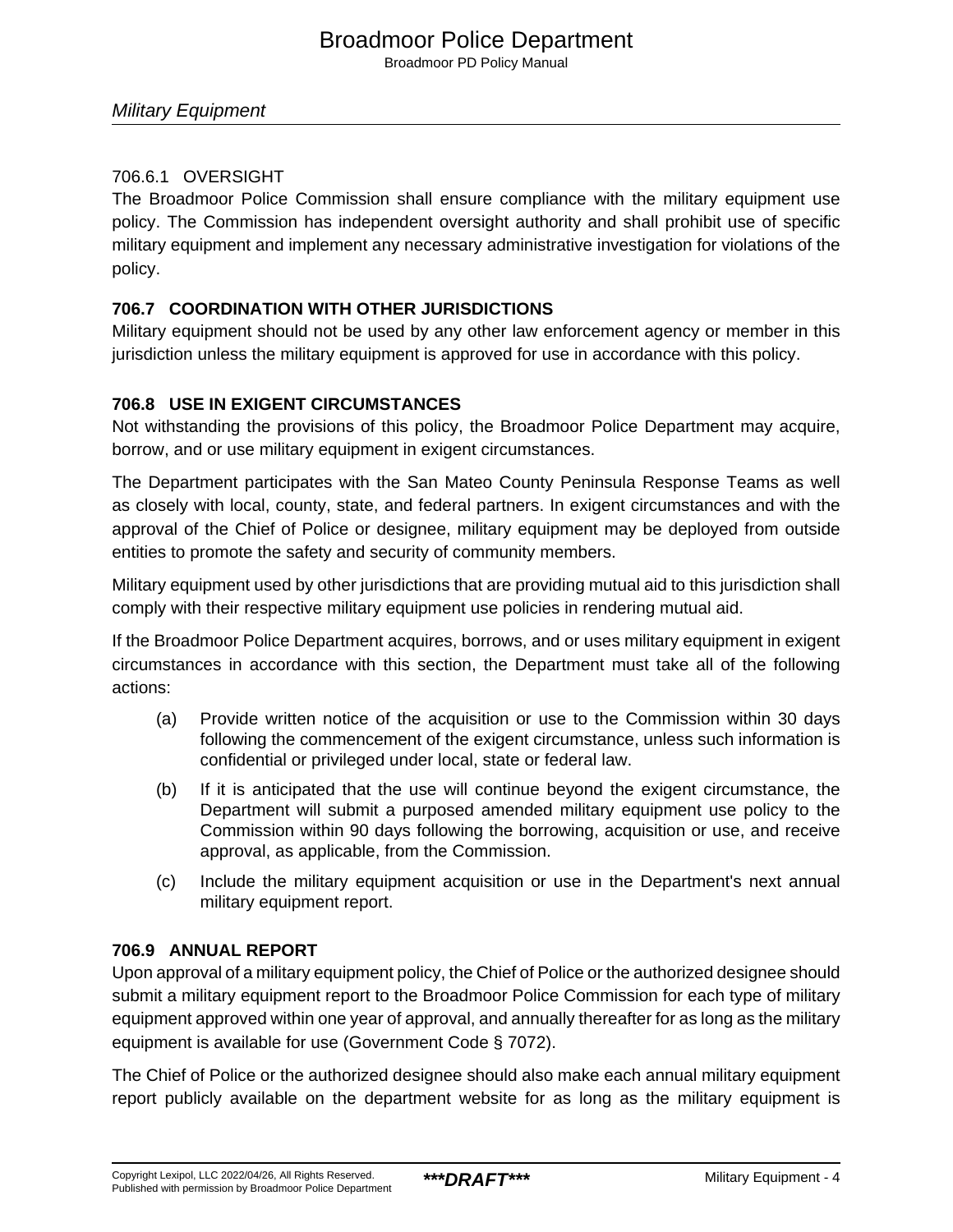Broadmoor PD Policy Manual

available for use. The report shall include all information required by Government Code § 7072 for the preceding calendar year for each type of military equipment in department inventory.

The annual military equipment report shall, at a minimum, include the following information for the immediately preceding calender year for each type of military equipment:

- (a) A summary of how the Military Equipment was used and the purpose of it's use.
- (b) A summary of any complaints or concerns received concerning the Military Equipment.
- (c) The results of any internal audits, any information about violations of the Military Equipment Use Policy, and any actions taken in response.
- (d) The total annual cost for each type of Military Equipment, including acquisition, personnel, training, transportation, maintenance, storage, upgrade, and other ongoing costs, and from what source funds will be provided for the Military Equipment in the calendar year following submission of the annual Military Equipment Report.
- (e) The quantity possessed for each type of Military Equipment.
- (f) If the Broadmoor Police Department intends to acquire additional Military Equipment in the next year, the quantity sought for each type of Military Equipment.

#### **706.10 COMPLIANCE**

The Commission shall determine, based on the annual Military Equipment Report submitted pursuant to this section, whether each type of Military Equipment identified in that report has complied with the standards for approval set forth in this code and the Military Equipment Use Policy. If the City Council determines that a type of Military Equipment identified in that annual Military Equipment Report has not complied with the standards for approval, the Commission shall either disapprove a renewal of the authorization for that type of Military Equipment or require modifications to the Military Equipment Use Policy in a manner that will resolve the lack of compliance.

#### **706.11 COMMUNITY ENGAGEMENT**

Within 30 days of submitting and publicly releasing the annual report, the Department shall hold at least one well-publicized and conveniently located community engagement meeting, at which the Department should discuss the report and respond to public questions regarding the funding, acquisition, or use of military equipment.

#### 706.11.1 COMMUNITY INPUT

Pursuant to California Government Code §7070(d)(7), members of the public may register complaints or concerns or submit questions about the use of each specific type of Military Equipment in this policy by any of the following means:

- (a) Via email: mmelville@pd.broadmoor.ca.us
- (b) Via phone call to: (650) 616-7100
- (c) Via mail sent to: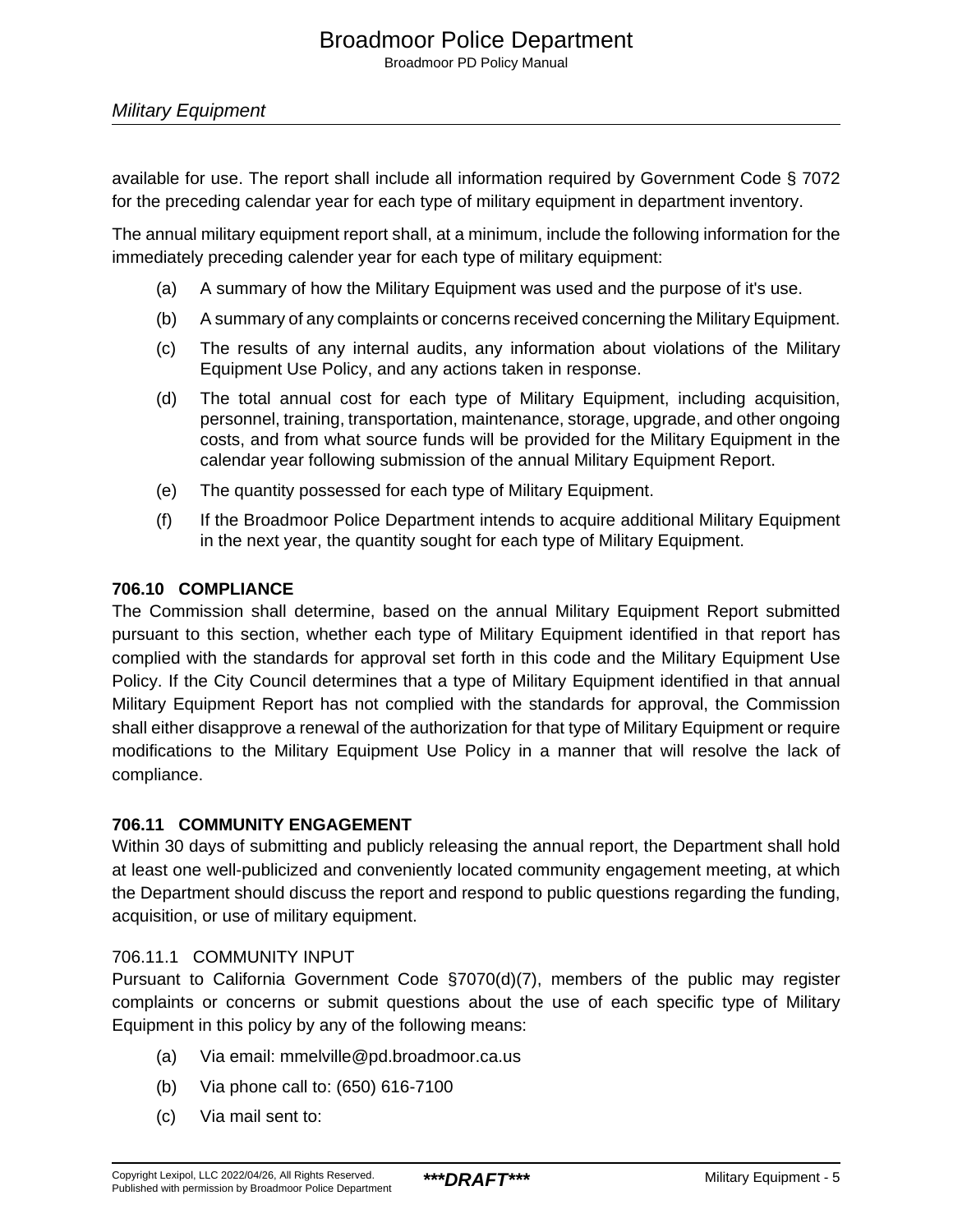# Broadmoor Police Department

Broadmoor PD Policy Manual

### Military Equipment

Broadmoor Police Department Attn: Military Equipment Use Coordinator 388 88th Street Broadmoor Village, CA 94015

The Broadmoor Police Department is committed to responding to complaints, concerns and/or questions received through any of the above methods in a timely manner.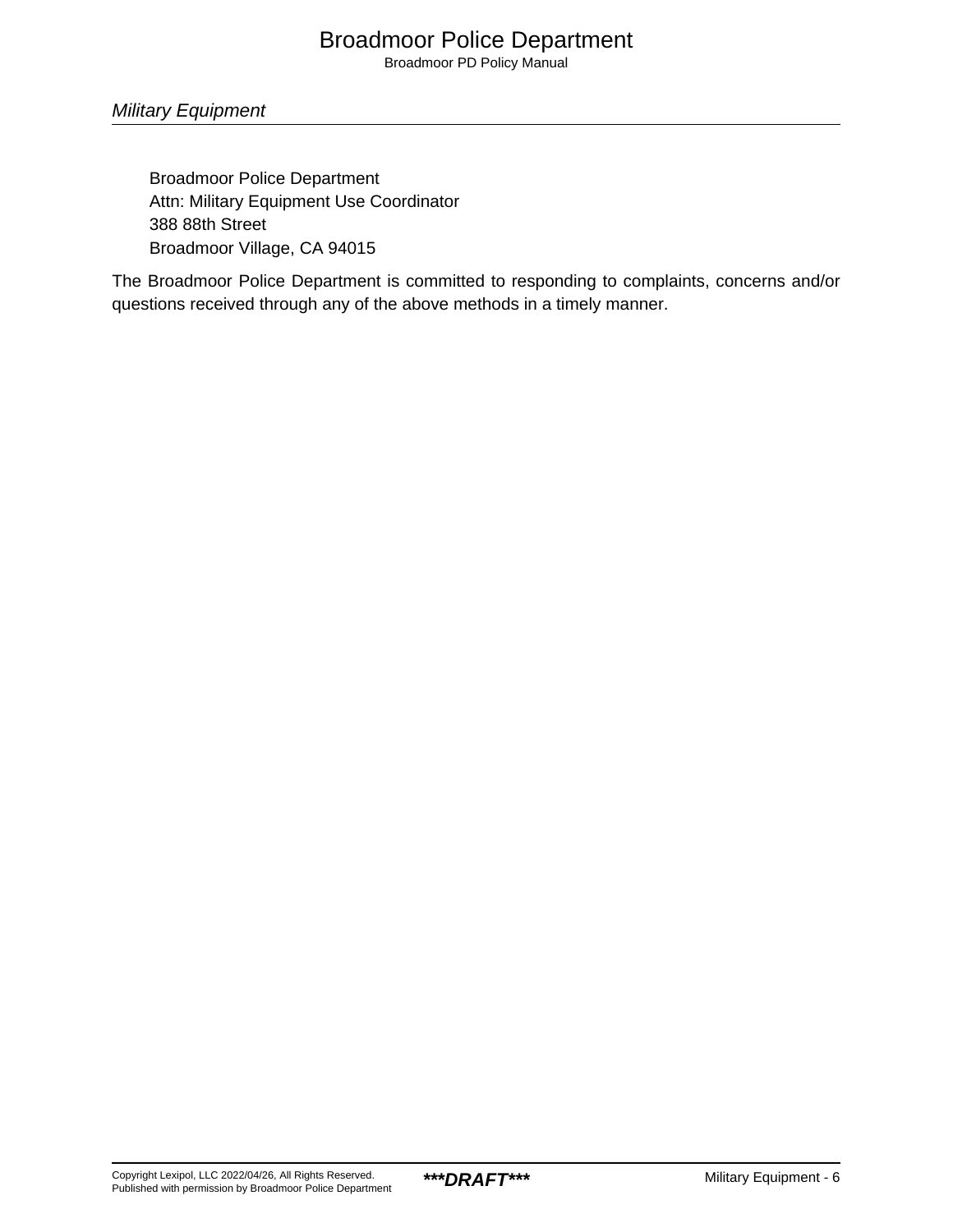# **Attachments**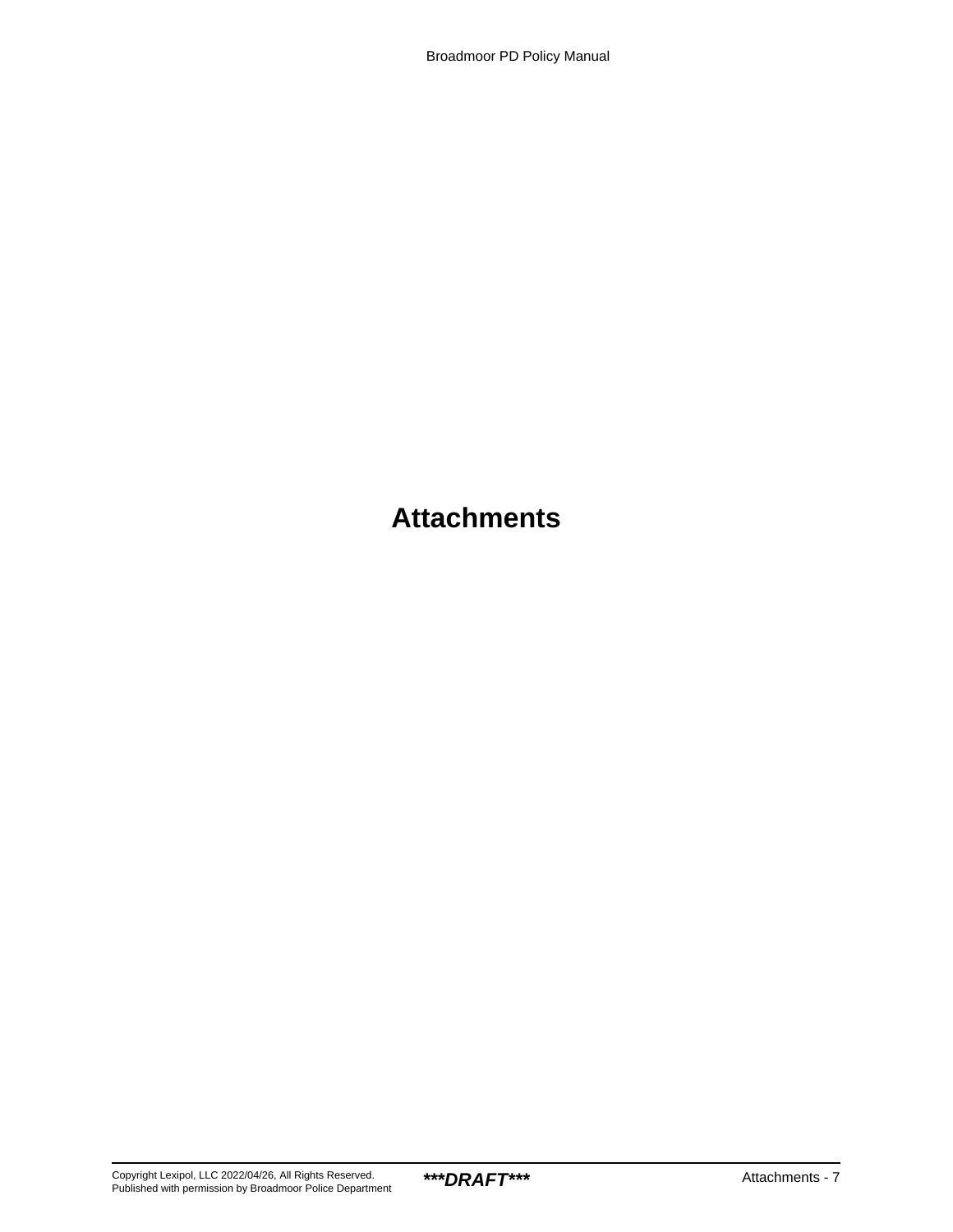# <span id="page-7-0"></span>**Equipment List.pdf**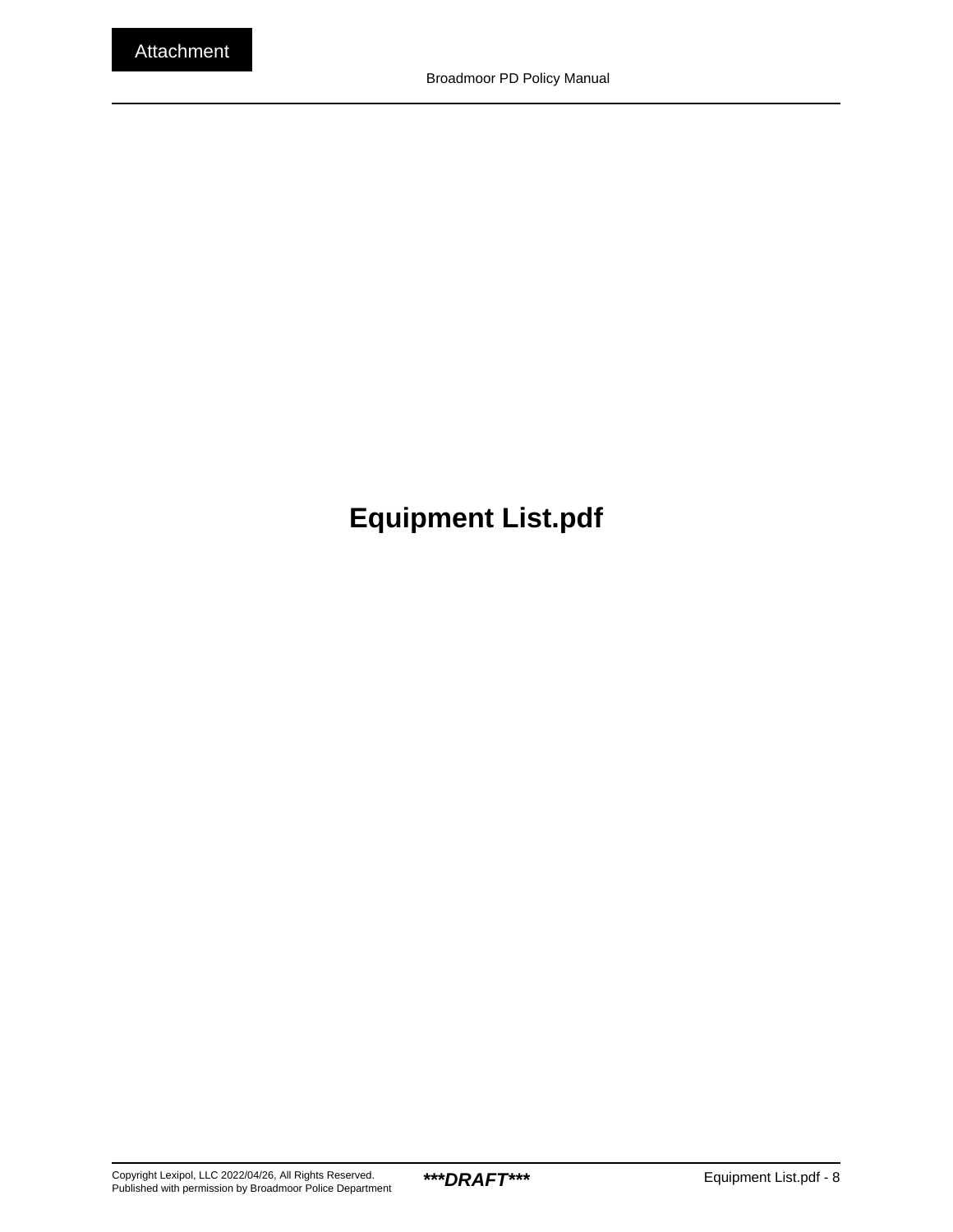| Equipment Type: Semiautomatic Rifles and Ammunition - CA Gov't Code §7070(c)(10)                       |                                                                                                |  |  |
|--------------------------------------------------------------------------------------------------------|------------------------------------------------------------------------------------------------|--|--|
| <b>Quantity Owned/Sought: 5 owned</b>                                                                  | Lifespan: Approximately 15 years depending                                                     |  |  |
|                                                                                                        | on rifles are maintained                                                                       |  |  |
| Equipment Capabilities: semiautomatic rifle is capable of firing 5.56mm projectile bullet.             |                                                                                                |  |  |
| Manufacturer Product Description: Colt M-4 Carbine, semi-automatic rifle.                              |                                                                                                |  |  |
| Purpose/Authorized Uses: Officers may deploy the patrol rifle in any circumstance where the officer    |                                                                                                |  |  |
| can articulate a reasonable expectation that the rifle may be needed. Examples of some general         |                                                                                                |  |  |
| guidelines for deploying the patrol rifle may include but are not limited to:                          |                                                                                                |  |  |
|                                                                                                        |                                                                                                |  |  |
| Situations where the officer reasonably anticipates an armed encounter.<br>1.                          |                                                                                                |  |  |
| 2.                                                                                                     | When an officer is faced with a situation that may require accurate and effective fire at long |  |  |
| range.                                                                                                 |                                                                                                |  |  |
| Situations where an officer reasonably expects the need to meet or exceed a suspect's<br>3.            |                                                                                                |  |  |
| firepower.                                                                                             |                                                                                                |  |  |
| When an officer reasonably believes that there may be a need to fire on a barricaded person<br>4.      |                                                                                                |  |  |
| or a person with a hostage.                                                                            |                                                                                                |  |  |
| When an officer reasonably believes that a suspect may be wearing body armor.<br>5.                    |                                                                                                |  |  |
| When authorized or requested by a supervisor.<br>6.                                                    |                                                                                                |  |  |
|                                                                                                        |                                                                                                |  |  |
| Fiscal Impacts: The ongoing costs for ammunition will vary and maintenance is conducted by             |                                                                                                |  |  |
| departmental staff.                                                                                    |                                                                                                |  |  |
| Legal/Procedural Rules Governing Use: All applicable State, Federal and Local laws governing police    |                                                                                                |  |  |
| use of force. Various Broadmoor Police Department Policies on Use of Force and Firearms.               |                                                                                                |  |  |
| Training Required: Officers must successfully complete a CA POST certified 24-hour patrol rifle course |                                                                                                |  |  |
| as well as regular department firearms training and qualifications as required by law and policy.      |                                                                                                |  |  |
| Other Notes: These rifles are standard issue service weapons for our officers and therefor exempted    |                                                                                                |  |  |
| from this Military Equipment Use Policy per CA Gov't Code §7070 (c)(10). They have been included in    |                                                                                                |  |  |
| this document in an abundance of caution and in the interest of transparency.                          |                                                                                                |  |  |
|                                                                                                        |                                                                                                |  |  |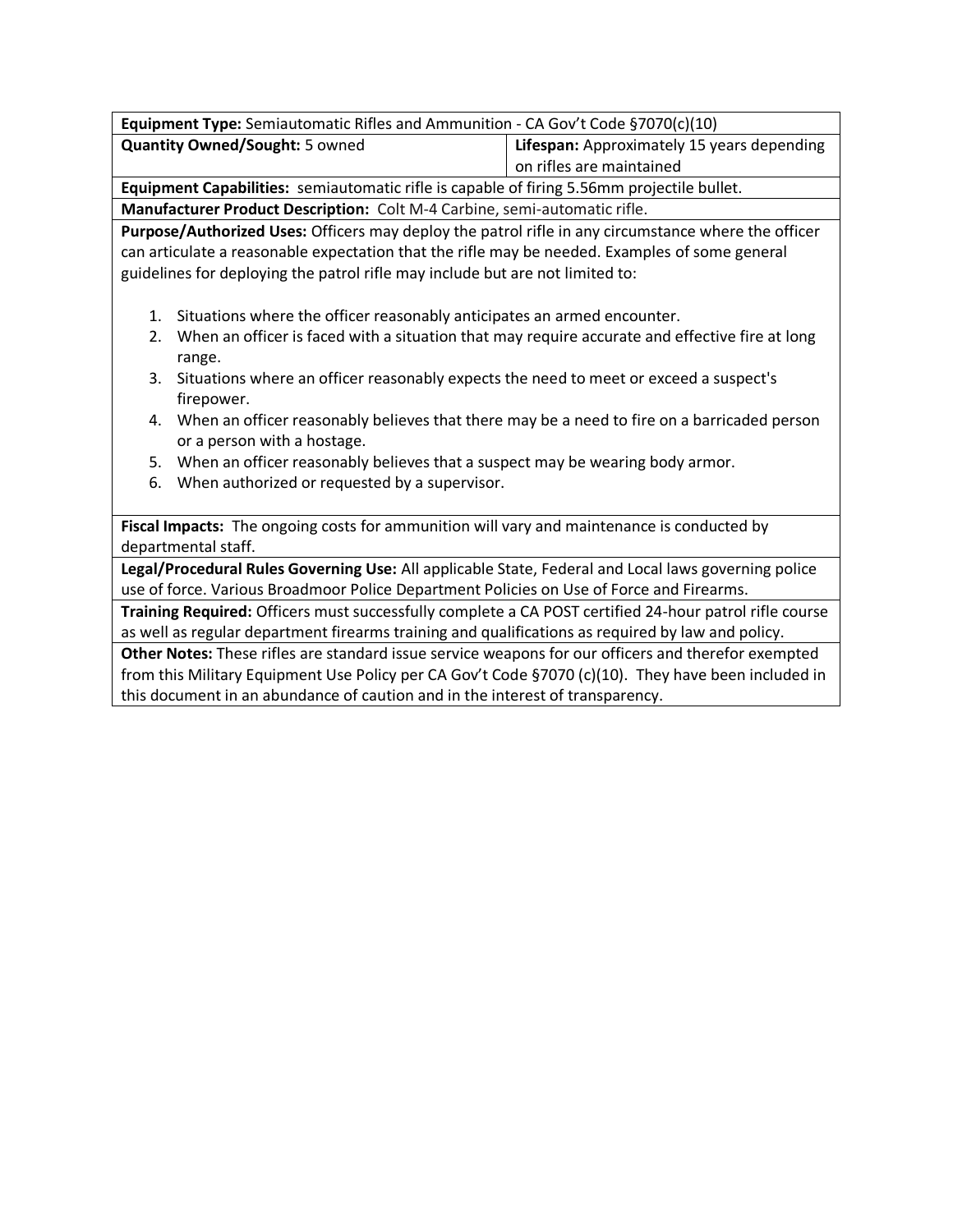#### **Section One: Qualifying Equipment Owned/Utilized by the Broadmoor Police Department**

| Equipment Type: Colt M-16A1 Rifles Select fire (Semi-Automatic/Full Automatic                       |                                 |  |
|-----------------------------------------------------------------------------------------------------|---------------------------------|--|
| <b>Quantity Owned/Sought:</b>                                                                       | Lifespan: Depending on care and |  |
|                                                                                                     | maintenance 30 years or more    |  |
| Equipment Capabilities: Shoots a 223. Cartridge to an effective range of 500 meters                 |                                 |  |
| <b>Manufacturer Product Description:</b>                                                            |                                 |  |
| Colt Rifle, shoots a 223. Cartridge in semi-automatic or fully automatic mode                       |                                 |  |
| Purpose/Authorized Uses: In extreme circumstances, this rifle provides effective firepower against  |                                 |  |
| threats posed against the public or law enforcement personnel by armed individuals or groups that   |                                 |  |
| have demonstrated or pose, intent and ability to cause great bodily injury or death.                |                                 |  |
| Fiscal Impacts: None these rifles were provided by the military DRMO at no cost to the department   |                                 |  |
| Legal/Procedural Rules Governing Use: Use of force policy as stated in Sec 300 of the Policy Manual |                                 |  |
| Training Required: Officers trained by certified Rifle instructors in the use of fully automatic    |                                 |  |
| weapons.                                                                                            |                                 |  |
| <b>Other Notes: None.</b>                                                                           |                                 |  |

| <b>Equipment Type:</b> Semiautomatic Rifles and Ammunition - CA Gov't Code $\S7070(c)(10)$ |                                            |  |
|--------------------------------------------------------------------------------------------|--------------------------------------------|--|
| <b>Quantity Owned/Sought:</b>                                                              | Lifespan: Approximately 30 years depending |  |
|                                                                                            | on care and maintenance                    |  |
| Equipment Capabilities: Semiautomatic rifle is capable of firing 5.56mm projectile bullet. |                                            |  |
| <b>Manufacturer Product Description:</b>                                                   |                                            |  |

**Purpose/Authorized Uses:** This rifle would be used in circumstances where an armed encounter or anticipated armed encounter with an individual or group possess superior firepower and public safety would demand an appropriate armed response in using such automatic weapons for the safety of the officers and the public.

As an example of such an encounter was in Los Angeles, CA in the North Hollywood Bank Robbery encounter, on Feb 28, 1997. LAPD encountered suspects armed with fully automatic weapons and used such weapons against the public and the responding officers.

This weapon would be used in the circumstances as outlined below, (although not limited to the specific circumstances as listed), the officer can articulate a reasonable expectation that the rifle may be needed. Examples of some general guidelines for deploying the patrol rifle may include but are not limited to:

- 1. Situations where the officer reasonably anticipates an armed encounter.
- 2. When the officer is faced with a situation that may require accurate and effective fire at long range.
- 3. Situations where an officer reasonably expects the need to meet or exceed a suspect's firepower.
- 4. When an officer reasonably believes that there may be a need to fire on a barricaded person or a person with a hostage.
- 5. When an officer reasonably believes that a suspect may be wearing body armor.
- 6. When authorized or requested by a supervisor.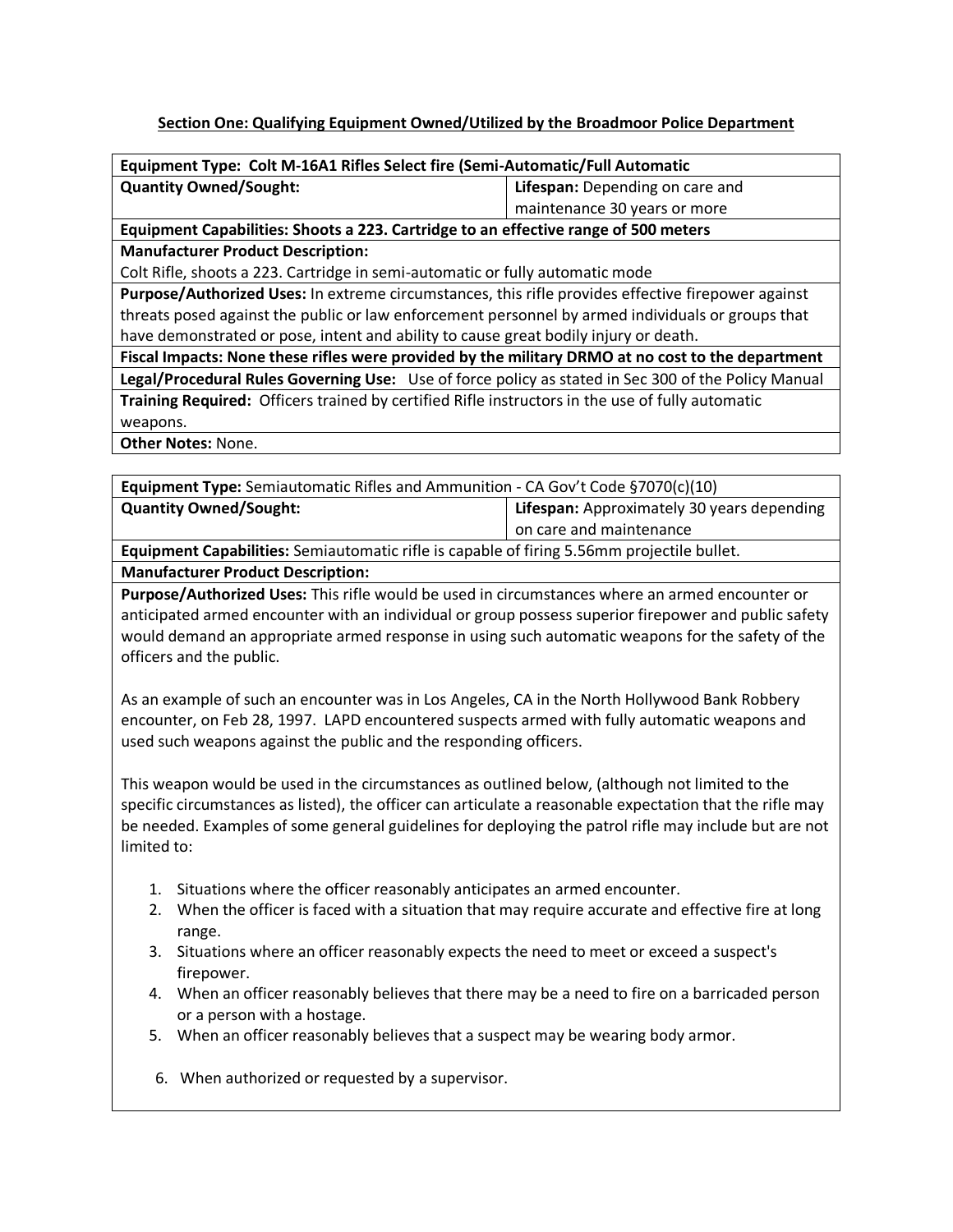**Fiscal Impacts:** The ongoing costs for ammunition will vary and maintenance is conducted by departmental staff.

**Legal/Procedural Rules Governing Use:** All applicable State, Federal and Local laws governing police use of force. Various Broadmoor Police Department Policies on Use of Force and Firearms.

**Training Required:** Officers must successfully complete a CA POST certified 24-hour patrol rifle course as well as regular department firearms training and qualifications as required by law and policy.

**Other Notes:** These rifles are NOT IN USE BY THE DEPARTMENT AT THIS TIME. standard issue service weapons for our officers and therefor exempted from this Military Equipment Use Policy per CA Gov't Code §7070 (c)(10). They have been included in this document in an abundance of caution and in the interest of transparency.

|                                 |                | <b>Equipment Type: Long range rifle</b>                                                  |                                                                                                       |  |
|---------------------------------|----------------|------------------------------------------------------------------------------------------|-------------------------------------------------------------------------------------------------------|--|
| <b>Quantity Owned/Sought: 0</b> |                |                                                                                          | Lifespan: N/A                                                                                         |  |
|                                 |                | <b>Equipment Capabilities: N/A</b>                                                       |                                                                                                       |  |
|                                 |                | <b>Manufacturer Product Description: N/A</b>                                             |                                                                                                       |  |
|                                 |                |                                                                                          |                                                                                                       |  |
|                                 |                |                                                                                          | Purpose/Authorized Uses: This rifle is authorized for use by a Sniper-trained, SWAT Operator only     |  |
|                                 |                |                                                                                          | and may be deployed in any circumstance where the officer can articulate a reasonable expectation     |  |
|                                 |                |                                                                                          | that the rifle may be needed. Examples of some general guidelines for deploying the rifle may include |  |
| but are not limited to:         |                |                                                                                          |                                                                                                       |  |
|                                 | 1.             | Situations where the officer reasonably anticipates an armed encounter.                  |                                                                                                       |  |
|                                 | 2.             | When the officer is faced with a situation that may require accurate and effective fire  |                                                                                                       |  |
|                                 | at long range. |                                                                                          |                                                                                                       |  |
|                                 |                | 3. Situations where an officer reasonably expects the need to meet or exceed a           |                                                                                                       |  |
|                                 |                | suspect's firepower.                                                                     |                                                                                                       |  |
|                                 |                |                                                                                          | 4. When an officer reasonably believes that there may be a need to fire on a barricaded               |  |
|                                 |                | person or a person with a hostage.                                                       |                                                                                                       |  |
|                                 |                |                                                                                          | 5. When an officer reasonably believes that a suspect may be wearing body armor.                      |  |
|                                 | 6.             | When authorized or requested by a supervisor.                                            |                                                                                                       |  |
|                                 |                |                                                                                          |                                                                                                       |  |
|                                 |                |                                                                                          |                                                                                                       |  |
|                                 |                |                                                                                          | Legal/Procedural Rules Governing Use: All applicable State, Federal and Local laws governing police   |  |
|                                 |                | use of force. Various Broadmoor Police Department Policies on Use of Force and Firearms. |                                                                                                       |  |
|                                 |                |                                                                                          | Training Required: In addition to patrol rifle and standard SWAT Operator training, SWAT Snipers      |  |
|                                 |                |                                                                                          | must successfully complete a CA POST certified sniper course as well as regular SWAT Sniper training  |  |
|                                 |                |                                                                                          | and qualifications as required by law and policy. NO CURRENT MEMBERS ARE TRAINED AT THIS TIME.        |  |
|                                 |                |                                                                                          | Other Notes: The Broadmoor Police Department does not presently have a SWAT team or Sniper            |  |
|                                 |                |                                                                                          | among its staff, so there are no Broadmoor Police personnel presently authorized to use this Military |  |
|                                 |                | Equipment. This item is not currently possessed by the department.                       |                                                                                                       |  |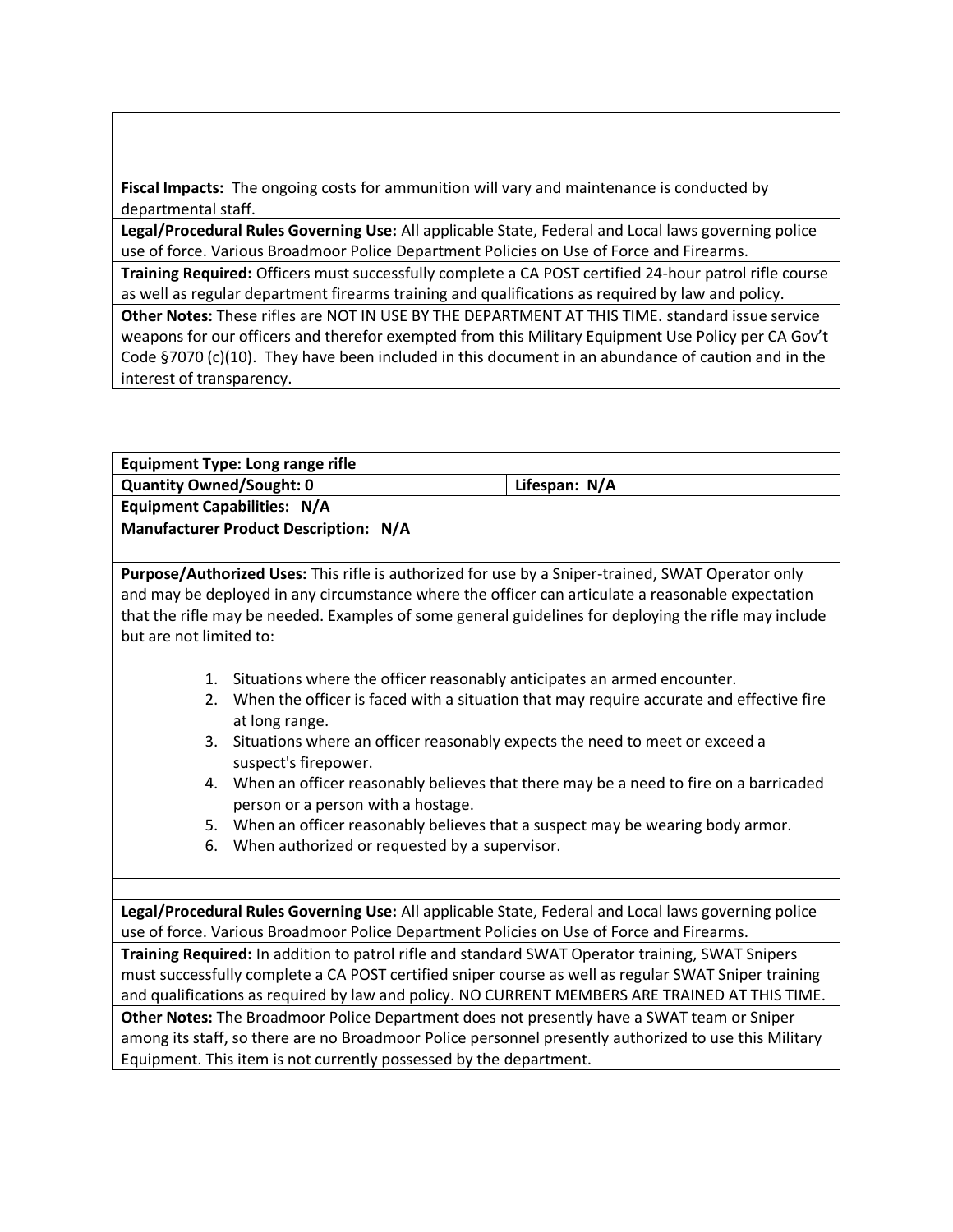**Equipment Type:** 40mm Less Lethal Launchers, Kinetic Energy Munitions and Crowd Control Chemical Irritant - CA Gov't Code §7070(c)(14)

**Quantity Owned/Sought:** 1 **Lifespan:** Approximately 15 years

**Equipment Capabilities:** The 40mm Less Lethal Launcher is capable of firing 40mm Kinetic Energy Munitions, which are essentially rubber projectiles or chemical irritant.

**Manufacturer Product Description:** 40MM launchers are manufactured using 4140 hardened steel, 6061-T6 mil-spec anodized aluminum. These launchers are light weight, versatile and used worldwide by police and corrections officers. The 40MM launcher family of products is available in single-shot, spring-advance multi, and pump-advance multi-versions.

**Purpose/Authorized Uses:** The 40mm Less Lethal Launchers and Kinetic Energy Munitions are intended for use as a less lethal use of force option and used in crowd dispersal as a chemical irritant

**Fiscal Impacts: O**ngoing costs for munitions will vary and maintenance is conducted by departmental staff.

**Legal/Procedural Rules Governing Use:** All applicable State, Federal and Local laws governing police use of force. Various Broadmoor Police Department Policies on Use of Force and Crowd Control.

**Training Required:** Officers must complete a department certified 40mm course as well as regular training and qualifications as required by law and policy.

**Other Notes:** None.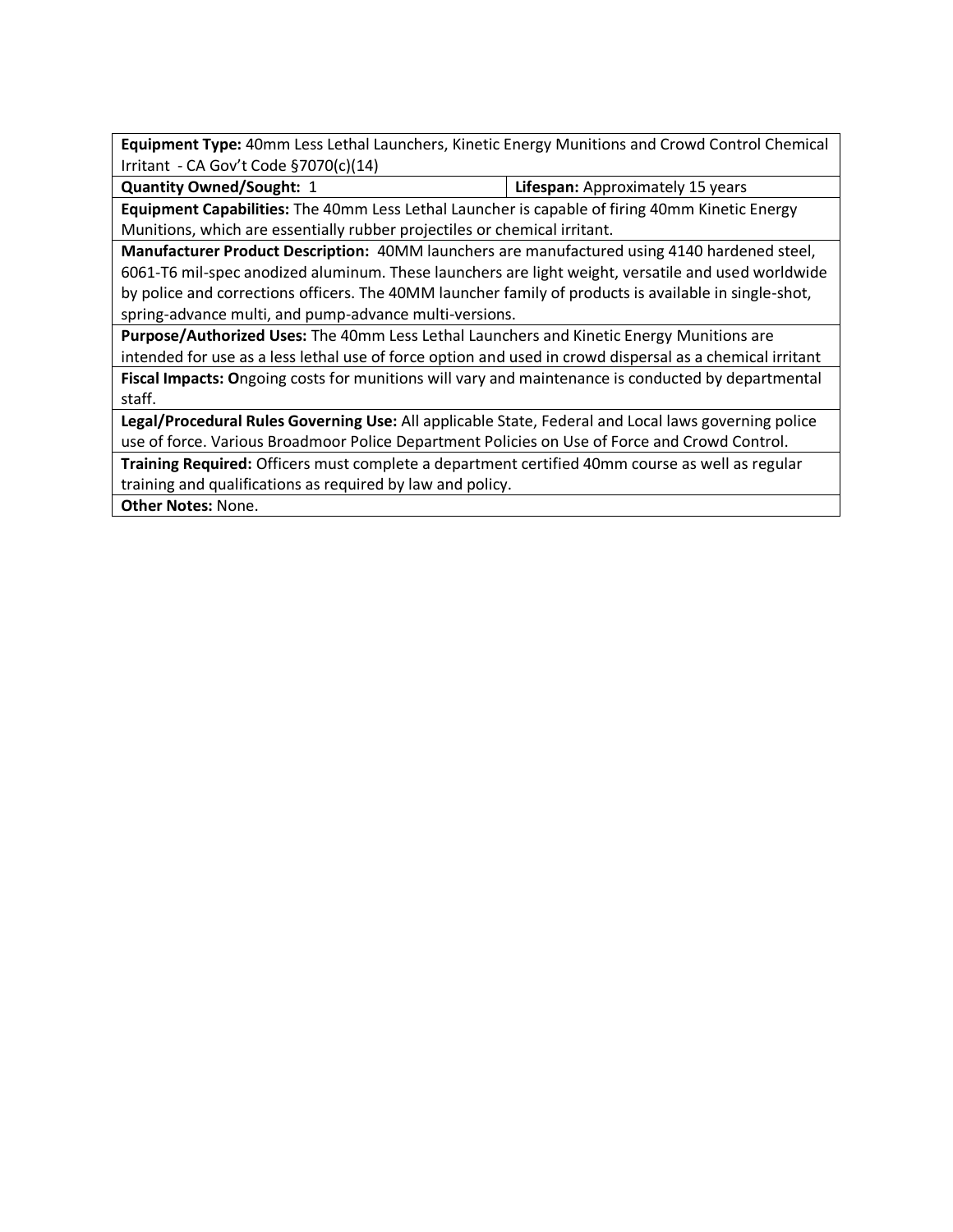#### **Section Two: Qualifying Equipment known to be owned and/or utilized by law enforcement units with which the Broadmoor Police Department collaborates and/or participates for law enforcement purposes**

**Equipment Type:** Unmanned, remotely piloted, powered ground vehicles - CA Gov't Code §7070(c)(1) **Quantity Owned/Sought:** None (outside owned) **Lifespan:** Approximately 15 years

**Equipment Capabilities:** Vehicles are capable of being remotely navigated to provide scene

information and intelligence in the form of video and still images transmitted to first responders. **Manufacturer Product Description:** Unavailable.

**Purpose/Authorized Uses:** To enhance the safety of potentially dangerous situations by providing first responders with the ability to capture video and still images of hazardous areas prior to, or in lieu of, sending in personnel.

**Fiscal Impacts:** None. Equipment owned, maintained, and operated by another agency.

**Legal/Procedural Rules Governing Use:** The use of unmanned, remotely piloted, powered ground vehicles potentially involves privacy considerations. Absent a warrant or exigent circumstances, operators and observers shall adhere to all applicable privacy laws and shall not intentionally record or transmit images of any location where a person would have a reasonable expectation of privacy (e.g., residence, yard, enclosure).

**Training Required:** The North County Regional SWAT Team provides internal training for staff members prior to allowing them to pilot these vehicles.

**Other Notes:** The Broadmoor Police Department participates in the North County Regional SWAT Team (NCR SWAT). This equipment is owned and operated by NCR SWAT through the San Mateo Police Department. While the Broadmoor Police Department does not own or operate this equipment, it could be used in San Bruno by NCR SWAT if they are deployed to an incident within city limits.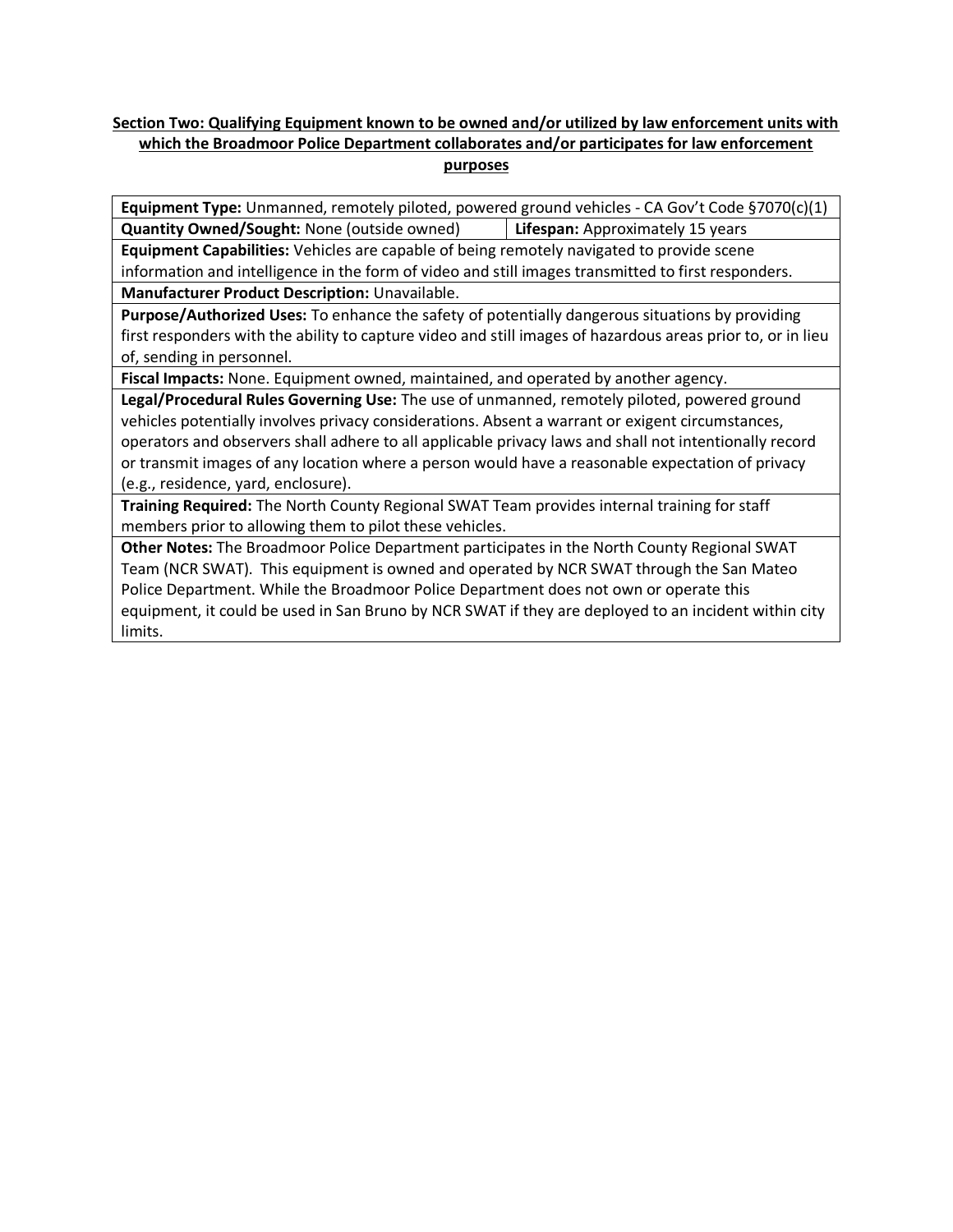**Equipment Type:** Mine Resistant Ambush Protected Vehicles (MRAP) - CA Gov't Code §7070(c)(2) **Quantity Owned/Sought:** None (outside owned) **Lifespan:** Unknown

**Equipment Capabilities:** Capable of transporting personnel and equipment while providing them with armored protection from gunfire.

**Manufacturer Product Description:** Unavailable.

**Purpose/Authorized Uses:** To move personnel and/or resources in support of tactical operations in which there is reason to expect potential armed resistance requiring protection.

**Fiscal Impacts:** None. Equipment owned, maintained, and operated by another agency.

**Legal/Procedural Rules Governing Use:** The MRAP can be deployed any time tactical operators determine that there is a need to move personnel and/or resources into areas in which they have reason to expect potential armed resistance requiring its protection.

**Training Required:** The North County Regional SWAT Team provides internal training for staff members prior to allowing them to drive MRAP vehicles.

**Other Notes:** The Broadmoor Police Department does not participates in the North County Regional SWAT Team (NCR SWAT). This equipment is owned and operated by NCR SWAT through the San Mateo Police Department. While the Broadmoor Police Department does not own or operate this equipment, it could be used in Broadmoor by NCR SWAT if they are deployed to an incident within the district limits.

**Equipment Type:** Wheeled vehicles that have a breaching apparatus attached - CA Gov't Code §7070(c)(3)

**Quantity Owned/Sought:** None (outside owned) **Lifespan:** Unknown.

**Equipment Capabilities:** Capable of breaching doors, gates, and other points of entry. **Manufacturer Product Description:** Unavailable.

**Purpose/Authorized Uses:** Breaching doors, gates, and other points of entry.

**Fiscal Impacts:** None. Equipment owned, maintained, and operated by another agency.

**Legal/Procedural Rules Governing Use:** Breaching vehicles can be deployed any time tactical operators determine that it is necessary to complete a lawful breaching. For a breaching to be lawful, it will generally need to be supported by a search or arrest warrant, or exigent circumstances.

**Training Required:** The North County Regional SWAT Team provides internal training for staff members prior to allowing them to drive breaching vehicles.

**Other Notes:** The Broadmoor Police Department does not yet participate in the North County Regional SWAT Team (NCR SWAT). This equipment is owned and operated by NCR SWAT through the San Mateo Police Department. While the Broadmoor Police Department does not own or operate this equipment, it could be used in San Bruno by NCR SWAT if they are deployed to an incident within city limits.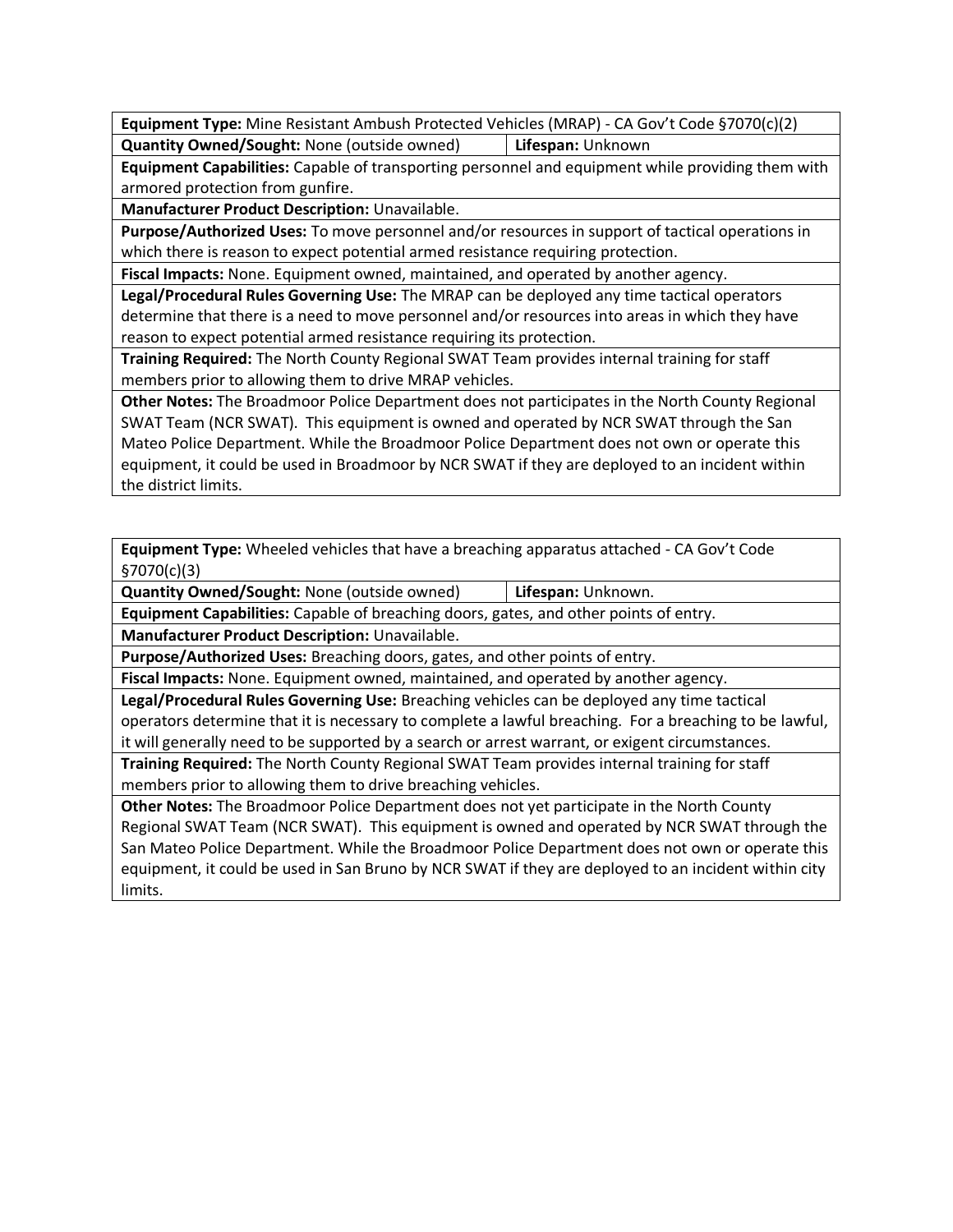**Equipment Type:** Battering rams, slugs, and breaching apparatus that are explosive in nature - CA Gov't Code §7070(c)(7)

**Quantity Owned/Sought:** None (outside owned) **Lifespan:** Unknown.

**Equipment Capabilities:** Capable of breaching doors, gates, windows, and other points of entry.

**Manufacturer Product Description:** Unavailable.

**Purpose/Authorized Uses:** Breaching doors, gates, windows, and other points of entry.

**Fiscal Impacts:** None. Equipment owned, maintained, and operated by another agency.

**Legal/Procedural Rules Governing Use:** Breaching apparatus that are explosive in nature can be deployed any time tactical operators determine that it is necessary to complete a lawful breaching, and non-explosive breaching methods are not tactically practicable. For a breaching to be lawful, it will generally need to be supported by a search or arrest warrant, or exigent circumstances.

**Training Required:** The North County Regional SWAT Team provides internal training for staff members prior to allowing them to use explosive breaching apparatus.

**Other Notes:** The Broadmoor Police Department does not participates in the North County Regional SWAT Team (NCR SWAT). This equipment is owned and operated by NCR SWAT through the San Mateo Police Department. While the Broadmoor Police Department does not own or operate this equipment, it could be used in San Bruno by NCR SWAT if they are deployed to an incident within city limits.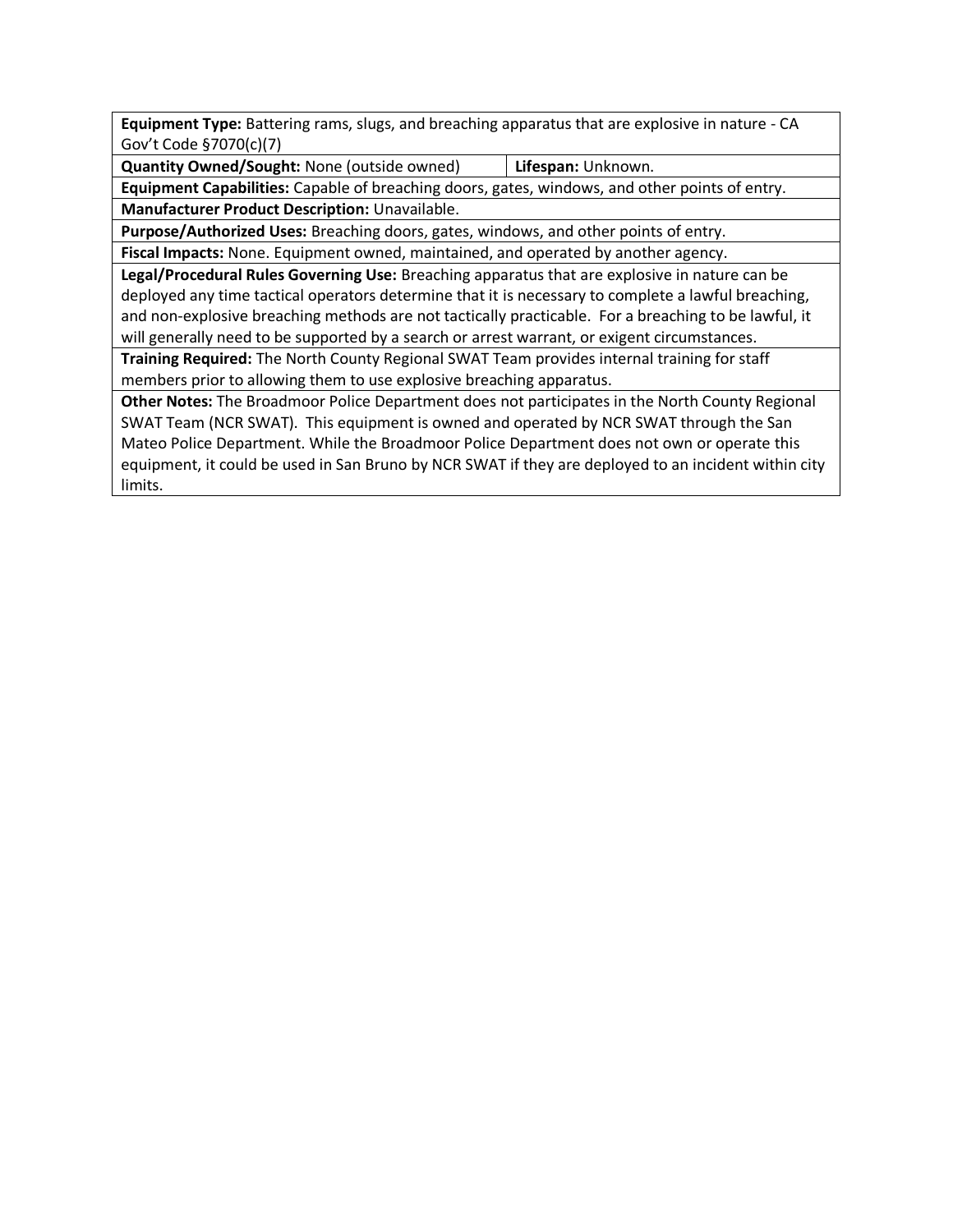**Equipment Type:** Flashbang grenades, explosive breaching tools, tear gas and pepper balls - CA Gov't Code §7070(c)(12)

**Quantity Owned/Sought:** None (outside owned) **Lifespan:** Unknown.

**Equipment Capabilities:** Capable of breaching doors, gates, windows, and other points of entry, creating explosive distractions, and/or deploying tear gas or pepper chemical.

**Manufacturer Product Description:** Unavailable.

**Purpose/Authorized Uses:** breaching doors, gates, windows, and other points of entry, creating explosive distractions, and/or deploying tear gas or pepper chemicals.

**Fiscal Impacts:** None. Equipment owned, maintained, and operated by another agency.

**Legal/Procedural Rules Governing Use:** Breaching apparatus that are explosive in nature can be deployed any time tactical operators determine that it is necessary to complete a lawful breaching, and non-explosive breaching methods are not tactically practicable. For a breaching to be lawful, it will generally need to be supported by a search or arrest warrant, or exigent circumstances. Tear gas and pepper balls can only be deployed in accordance with all applicable State, Federal and Local laws governing police use of force, crowd control, etc.

**Training Required:** The North County Regional SWAT Team provides internal training for staff members prior to allowing them to use any of these items.

**Other Notes:** The Broadmoor Police Department participates in the North County Regional SWAT Team (NCR SWAT). This equipment is owned and operated by NCR SWAT through the San Mateo Police Department. While the Broadmoor Police Department does not own or operate this equipment, it could be used in San Bruno by NCR SWAT if they are deployed to an incident within city limits.